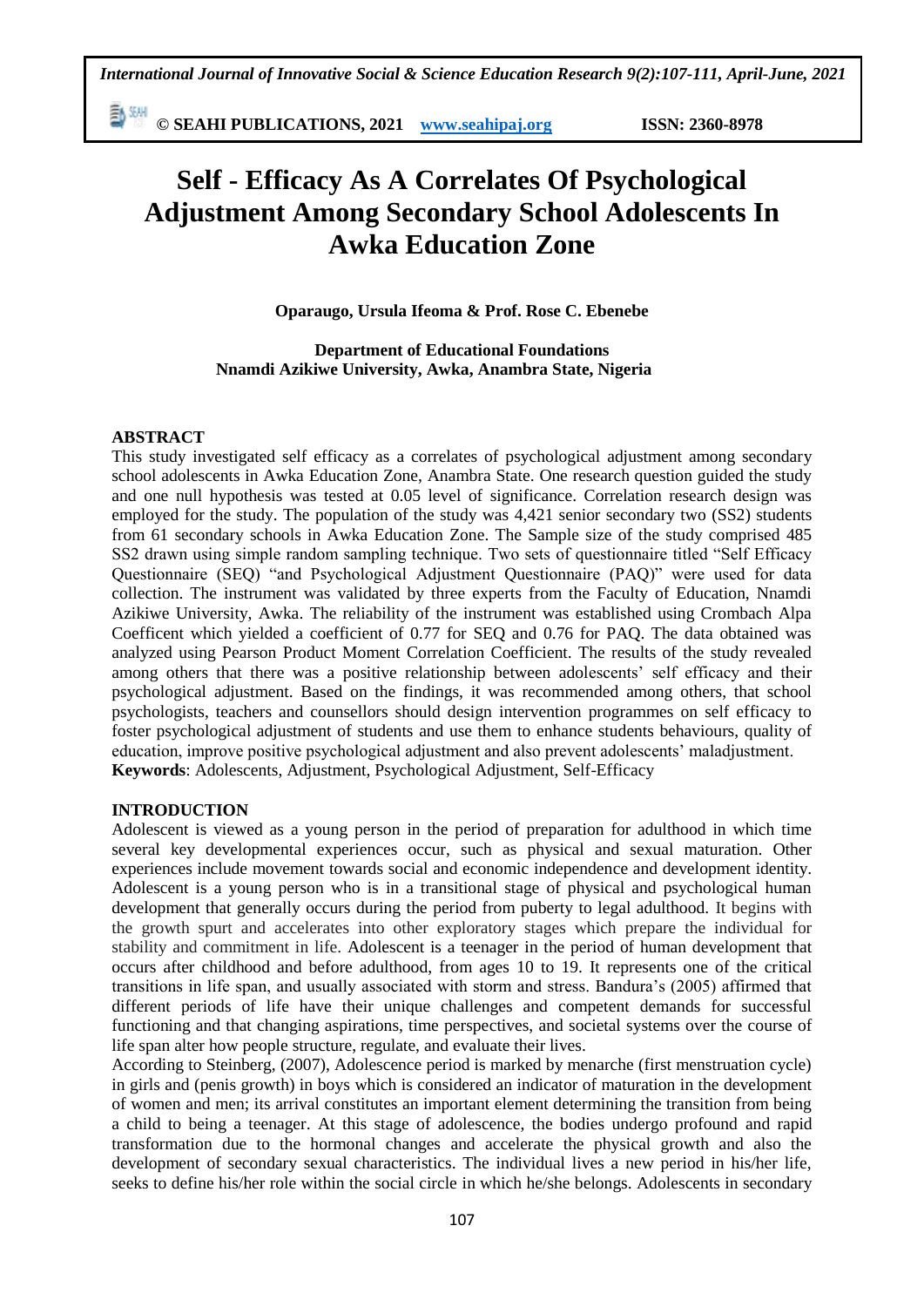schools particularly in senior secondary two (SS2) classes, experience significant changes in their family relations, school environment and peer group affiliations, and these changes have profound effects on their motivation, learning and adjustment.

Adjustment could simply be referred to as adaptive processes in which an individual tries to fit into a particular circumstance which presents certain challenges. It is a process of maintaining harmonious relationships. It is a behavioural process by which humans maintain equilibrium among various needs or between their needs and obstacles of their environment (Ugodulunwa & Anakwe, 2012).

Psychological adjustment is a process through which people manage or cope with the demands or challenges of everyday life; attempting to deal with stress, tension, conflicts and at the same time strive to maintain harmonious relationship with the environment (Raju & Rahamtulla, 2007). Psychological adjustment problem of adolescents may develop as a result of new challenges faced as they encounter physiological, emotional, and social changes. Some may be worried about the societal acceptance of their physical appearances, their cognitive abilities, peer acceptance, progress in their careers, and even parental demands. When these are not actually handled, psychological adjustment problems may ensue. Adolescents being faced with psychological adjustment problem may be as a result of poor belief system such as low self-efficacy, since self-efficacy has to do with one"s conviction of his ability to handle specific tasks.

In literature many assumptions have been made pointing at self efficacy as influential factor on psychological adjustment. Self-efficacy attracted attention of eminent scholars in connection with human behaviour. It is perceived to have strong influence on peoples' style/ pattern of life. Selfefficacy is seen as thoughts or ideas people hold about their abilities to perform tasks that are necessary in accomplishing a desired outcome (Hall & Vanice, 2010). Bandura (1997) defined selfefficacy as a belief in one"s own ability to organize and perform certain tasks or designated levels of performance that exercise influence over events that affect their lives while Hall and Vance (2010), stated that "self-efficacy are thoughts or ideas people hold about their abilities to perform those tasks necessary to achieve a desired outcome which can influence people"s behaviour either positively or negatively based on their perception of their abilities concerning a particular task". Individuals with higher self-efficacy are likely to handle situations with calmness and hence may adjust to situations better than those who do not have high self-efficacy.

Schunk and Pajares (nd) have noted that individuals obtain information to appraise their self-efficacy from their actual performances, their vicarious experiences, the persuasions they receive from others, and their physiological reactions. Bandura (1997) affirmed that self-efficacy beliefs influence task choice, effort, persistence, resilience, and achievement. Lanpert, (2007) asserted that self-efficacy significantly predicted grade point average for college students and that self-efficacy explained more than half of the variance on anxiety and depression.

Bandura"s Social cognitive theory, states that most behaviour is goal-directed and that people learn through the observation of the consequences of their own and others" behaviour. Behaviour, environmental occurrences and inner factors (such as cognition, emotion, and biological events) are reciprocal influences that interact continuously. Bandura posited four primary sources of self-efficacy which included, the performance experiences which are the most significant to a clear success or failure in parents' interaction with their children. It is the most powerful source of self-efficacy. Secondly, observation of other parental practices and noting the consequences of their behaviour also influence the observers" expectancies. Thirdly, positive or negative feedback from other people is another source of self-efficacy. Finally, emotional arousal such as stress or anger, and their related physical states, can also influence self-efficacy when parents associate aversive physiological arousal with their own poor behavioural performance.

Studies by Karen Stroiney Hermann (2005), discussed the relationship between social self efficacy and psychological adjustment variables in adolescents. The study indicated that there were moderate relationship between self efficacy, depression and loneliness. As such the study carried out by Karen. S. H, concluded that self efficacy plays a deep role in adolescents psychosocial adjustment therefore it strongly predicts adolescents psychological adjustment. Another studies by Juliana Burges" Sbicigo and Debora Dalbsco Dell" Aglio (2012), tested the predictive relationship between family environment and indicators of psychological adjustment in adolescents. The study revealed that the family environment (cohesion, support and low conflict) were significant predictors of adolescents psychological adjustment. As such, the study by Juliana B.S. and Debora D.D.A concluded that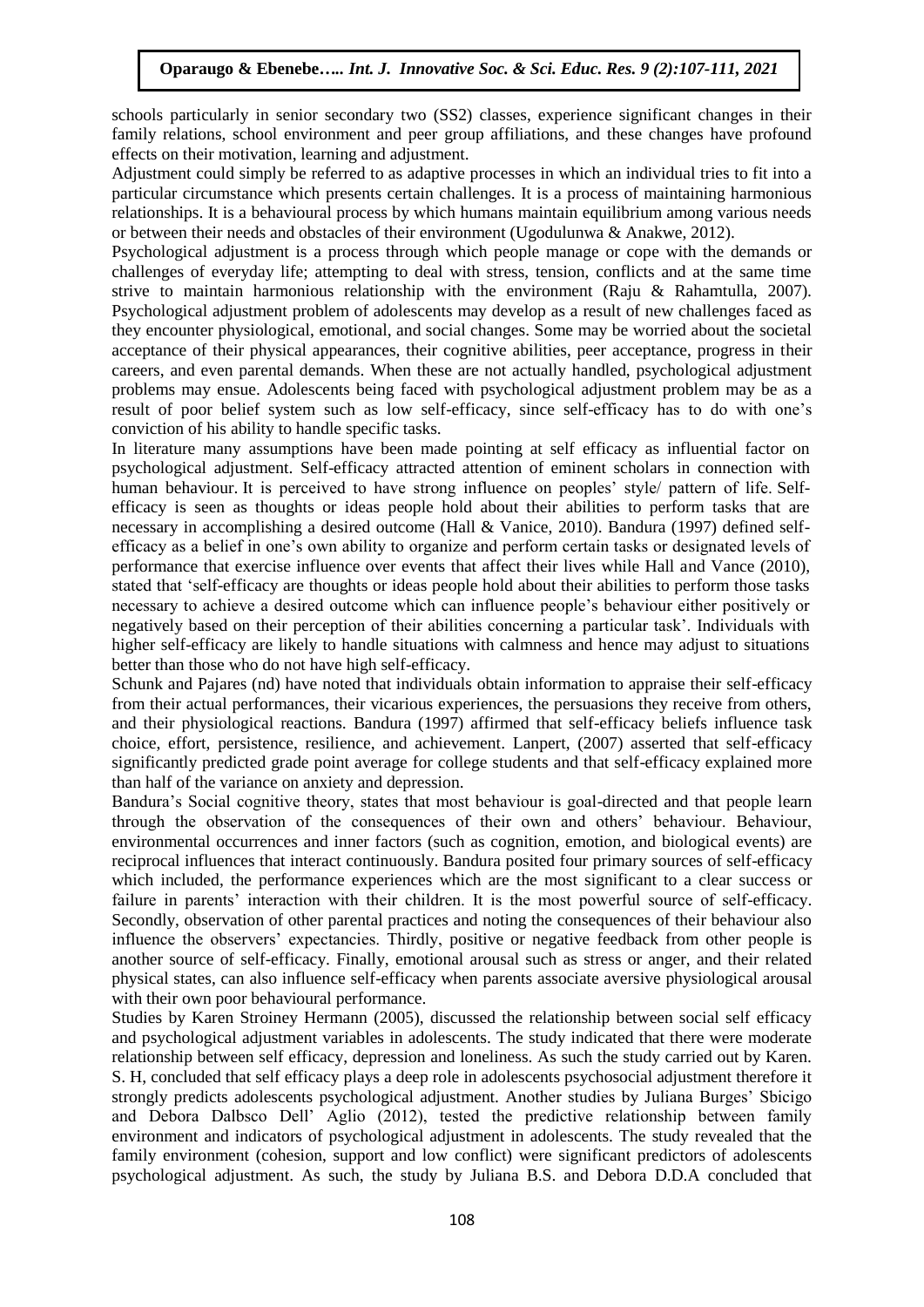functional family relationship were important for the expression of positive psychological characteristics during adolescents.

Furthermore, Bandura maintain that adolescents with high self efficacy try challenging task more frequently and persist longer with them. He posited that adolescents with higher self efficacy beliefs are more likely to evaluate demands as a challenge because they recognize that they can overcome obstacles and focus on opportunities. More so, that academic self efficacy of students" is their judgment on their capability to organize and perform a course of action necessary to reach a successful academic performance. As a result of these apparent psychological adjustments due attributed to self efficacy, the researcher deigned to look into adolescents self efficacy in relation to their psychological adjustment.

The main purpose of this study is to find out if self-efficacy correlate psychological adjustment of secondary school adolescents in Awka Education Zone. Specifically the study sought to find out the: One research question guided the study

1. Nature of relationship between adolescents" self efficacy and their psychological adjustment? **Research Question**

One research question guided the study

1. What is the nature of relationship between adolescents" self efficacy and their psychological adjustment?

# **Hypothesis**

One hypothesis was tested at 0.05 level of significance.

1. There is no significant relationship between adolescents" self-efficacy and their psychological adjustment.

# **METHODOLOGY**

The study adopted correlation research design. The area of this study was Awka Education Zone with the population of 4,421senior secondary two (SS2) students. The sample size comprised 450 senior secondary two (SS2) school students' from ten schools. The researcher used multistage simple random sampling technique employing the balloting technique for the sample size collection. The study was guided by one research questions and one null hypothesis. Two instruments titled Self-Efficacy Questionnaire (SEQ) and Psychological Adjustment Questionnaire were used for data collection. The instruments were validated by three experts, one academic staff in the Educational Psychology Unit of Department of Educational Foundations, another from Education Measurement and Evaluation Unit and another in the Department of Educational Guidance and Counseling Department all from the Faculty of Education, Nnamdi Azikiwe University, Awka. The experts commented on each items" appropriateness and acceptability and their judgments were used for pilot test. Cronbach"s alpha procedure was used for testing the reliability instrument. The SEQ yielded a coefficient of 0.77 and PAQ yielded a coefficient of 0.76. Data collected for the study were analyzed using Pearson"s Product Moment Correlation.

# **RESULTS**

**Research Question 1:** *What is the nature of relationship between self efficacy and adolescents' psychological adjustment?*

*Table 1: Pearson's Correlation between self efficacy and adolescents' psychological adjustment* 

| N                        |     | Self Efficacy | Psychological<br>Adjustment | Decision |
|--------------------------|-----|---------------|-----------------------------|----------|
| <b>Self Efficacy</b>     | 485 |               | .192                        |          |
| Psychological Adjustment | 485 | .192          |                             | Positive |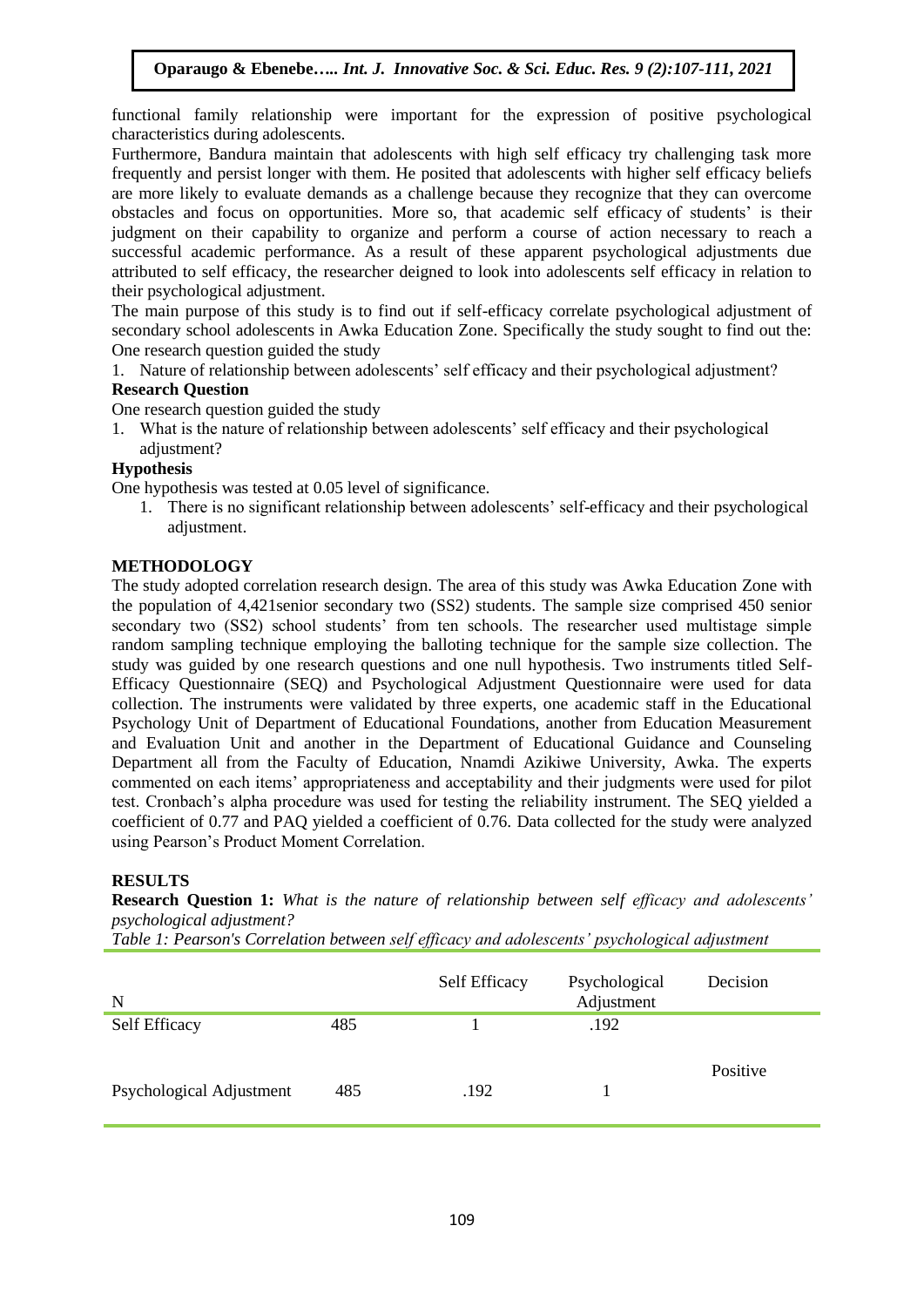# **Oparaugo & Ebenebe***….. Int. J. Innovative Soc. & Sci. Educ. Res. 9 (2):107-111, 2021*

The result presented on Table 1 shows that the Pearson's Correlation Coefficient, r. (485) = .192. This is an indication that there is a positive relationship between self efficacy and adolescents' psychological adjustment.

**Hypothesis:** There is no significant relationship between self-efficacy and adolescent students psychological adjustment.

*Table 2: Pearson's Correlation between self efficacy and adolescents' psychological adjustment* 

| N                        |     | Self<br>Efficacy | Psychological<br>Adjustment | $P-$<br>value | Decision    |
|--------------------------|-----|------------------|-----------------------------|---------------|-------------|
| Self Efficacy            | 485 |                  | .192                        |               |             |
|                          |     |                  |                             | 0.004         |             |
|                          |     |                  |                             |               |             |
| Psychological Adjustment | 485 | .192             |                             |               | Significant |

As shown on Table 2, the *p-*value of 0.04 < 0.05; since the *p-*value is less than the stipulated 0.05 level of significance, the null hypothesis was rejected. Therefore, there is significant relationship between self-efficacy and adolescent students psychological adjustment.

#### **DISCUSSIONS**

The findings revealed that self efficacy significantly correlate adolescents" psychological adjustment and there are high positive relationship between adolescents self efficacy and their psychological adjustment. This finding is conformity with that of Hall and Vance (2010) which indicated that self efficacy correlates significantly and positively with high level of adolescents" psychological adjustment. The adolescents with high self efficacy easily adjust to the environment and likely handle situations with calmness and hence adjust to situations better than those who have low self efficacy. The finding on self-efficacy as a significant correlate of psychological adjustment can be attributed to the fact that students can simply improve their self-efficacy by observing other peers who are doing better than them, regulate their psychological behaviours and believe that they too can handle similar situations. According to Bandura (1997), adolescents acquire self-efficacy information from knowledge of others" performance through social acquaintance. Also, persuasive information, as in verbal encouragement from others can also raise self-efficacy but its effect can be transitory if subsequent performance turns out differently. When they begin to regulate their psychological adjustment based on this information, the self-efficacy increases. This increase in self-regulation in turn helps them in a better psychological adjustment. Adolescents with high self-efficacy claim to be more likable and attractive, to have better relationships, and to make better impressions on others than those with low self-efficacy, but objective measures disconfirm most of these beliefs. High selfefficacy makes people more willing to speak up in groups and to criticize the group's approach when necessary. Adjustment does not stem directly from self-efficacy, but self-efficacy may have indirect effects.

Adolescents with high self efficacy show stronger out of group favouritism, which may decrease preju dice and discrimination that may lead to better psychological adjustment. A possible explanation could be that the adolescent students, believed that they were confident and that they were capable of handling any academic, social or personal emotional challenges that they faced as students in the senior secondary school.

It was also reported that there is no significant relationship between self-efficacy and adolescent students psychological adjustment. The finding of this study supported that of Karen Stroiney Hermann (2005), which opined that self efficacy plays a deep role in adolescents psychosocial adjustment therefore it significantly predicts adolescent"s psychological adjustment. These findings imply that if quality of education is given to adolescent students, the tendency to indulge in some social vices would cease among them. It is believed that if adolescent students would be able to desist from unruly behaviours, they would definitely develop interest in education. In that realm, it implies that adolescent students" would be able to set and achieve their personal goals and develop their